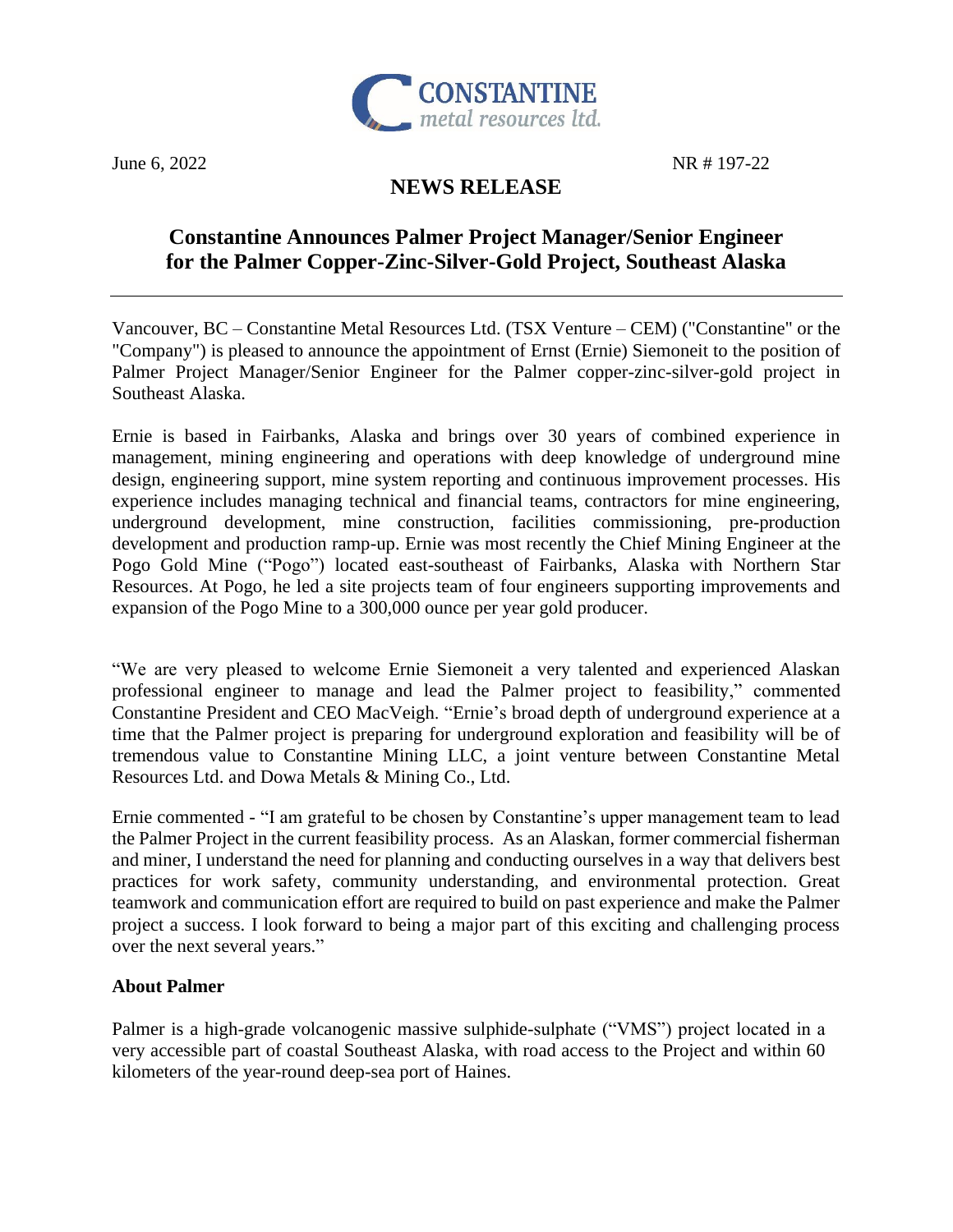In 2019, the Company reported a positive Preliminary Economic Assessment ("2019 PEA") for the Project with a post-tax NPV7% of US\$266 million (*see Company news release dated June 3rd , 2019).* The 2019 PEA was amended, and replaced by, a technical report dated March 7, 2022, and entitled "*Amended NI 43-101 Technical Report Palmer Project Alaska, USA"* (the "Amended PEA") and filed on SEDAR [\(www.sedar.com\)](http://www.sedar.com/) on March 11, 2022 (see March 11, 2022 news release). The Amended PEA outlined the potential for a low capex, low operating cost, high margin underground mining operation with attractive environmental attributes. Metal prices used were copper at \$2.82/lb, zinc at \$1.22/lb, silver at \$16.26/oz, gold at \$1,296/oz, and barite at \$220/tonne.

The Amended PEA is preliminary in nature and includes inferred mineral resources that are considered too speculative geologically to have economic considerations applied to them that would enable them to be categorized as mineral reserves. There is no certainty that Amended PEA results will be realized. Mineral resources that are not mineral reserves do not have demonstrated economic viability.

Exploration work at Palmer has outlined **4.68 million tonnes** of indicated resources grading 5.23 % zinc,1.49 % copper, 30.0 g/t silver, 0.30 g/t gold and **9.6 million tonnes** of inferred resources grading 4.95 % zinc, 0.59 % copper, 69.3 g/t silver, 0.39 g/t gold<sup>1</sup>. VMS deposits are known to occur in clusters, and with at least twenty-five separate base metal and/or barite occurrences and prospects on the Project, there is abundant potential for discovery of multiple deposits.

## **Qualified Person Statement**

The technical information in this news release has been reviewed and approved by Michael Vande Guchte, P.Geo., VP Exploration for Constantine Metal Resources Ltd. and a qualified person as defined by National Instrument 43-101, *Standards of Disclosure for Mineral Projects*.

## **About the Company**

Constantine is a mineral exploration company led by an experienced and proven technical team with a focus on the Palmer copper-zinc-silver-gold-barite project being advanced as a joint venture between Constantine and Dowa Metals & Mining Co., Ltd., with Constantine as operator.

In 2019, Constantine successfully spun-out its gold assets into HighGold Mining Inc. that included the high-grade Johnson Tract project in south-central Alaska and the Munro-Croesus Gold property which is renowned for its high-grade mineralization in the Timmins area, Ontario.

In 2020, the 100% owned Big Nugget Gold project, located 8 kilometers east of our flagship Palmer Project, was recognized as a potential gold lode source area, immediately upstream from the historic Porcupine Gold Placer operations and is an attractive drill target opportunity.

In 2021, Constantine announced the acquisition of the Bouse Cu-Au Property in southwest Arizona and the Hornet Creek Cu-Au property in west-central Idaho, and earlier this year announced the acquisition of the Yuma King Cu-Au property in southeast Arizona.

Management is committed to providing shareholder value through discovery, meaningful community engagement, environmental stewardship, and responsible mineral exploration and development activities that support local jobs and businesses.